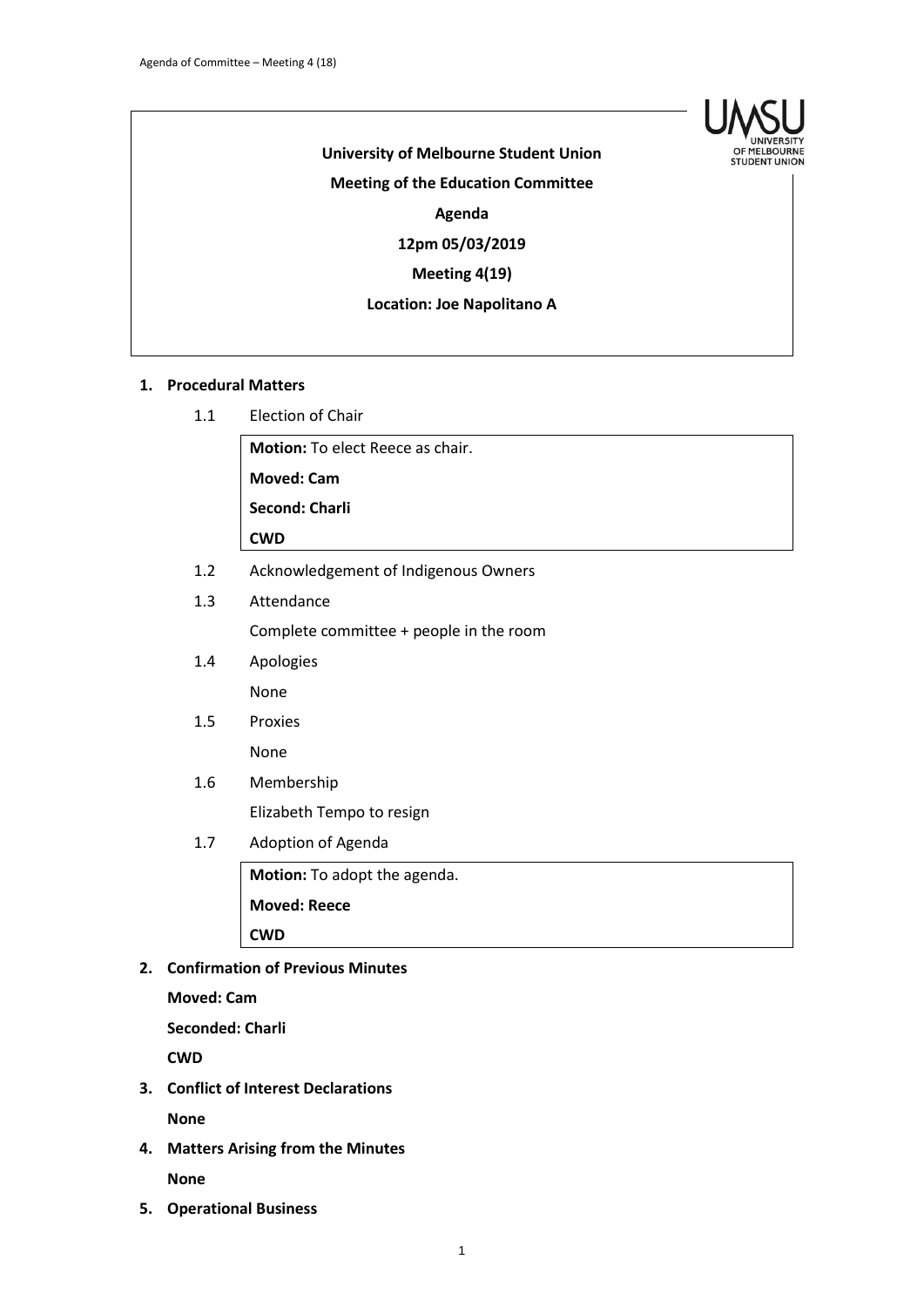5.1 Appointment of Education (Academic Affairs) Officers Note: 3 nominations Each candidate (pair or individual will get 3 minutes to speak, and 3 questions from

either committee or those attending)

Secret preferential ballot will occur throughout committee members Declared after this meeting

#### **6. Correspondence**

**None**

#### **7. Office Bearer Reports**

*See appendix – EdAc*

*Verbal report – EdPub*

## **Motion: Accept the OB reports**

Moved: Sophie

Second: William

CWD

**8. Other Reports**

#### 9. **Motions on Notice**

*See appendix*

#### 10. **Motions Without Notice**

10.1

*Motion distributed at the meeting*

**Motion: To pass up to \$710 for the cost of upgrading the Education Department MailChimp account**

**Mover: Cam**

**Second: Charli**

**CWD**

#### **11. Other Business**

*See appendix*

**12. Next Meeting**

*We will distribute a whenisgood soon.*

#### **13. Close**

**12:48**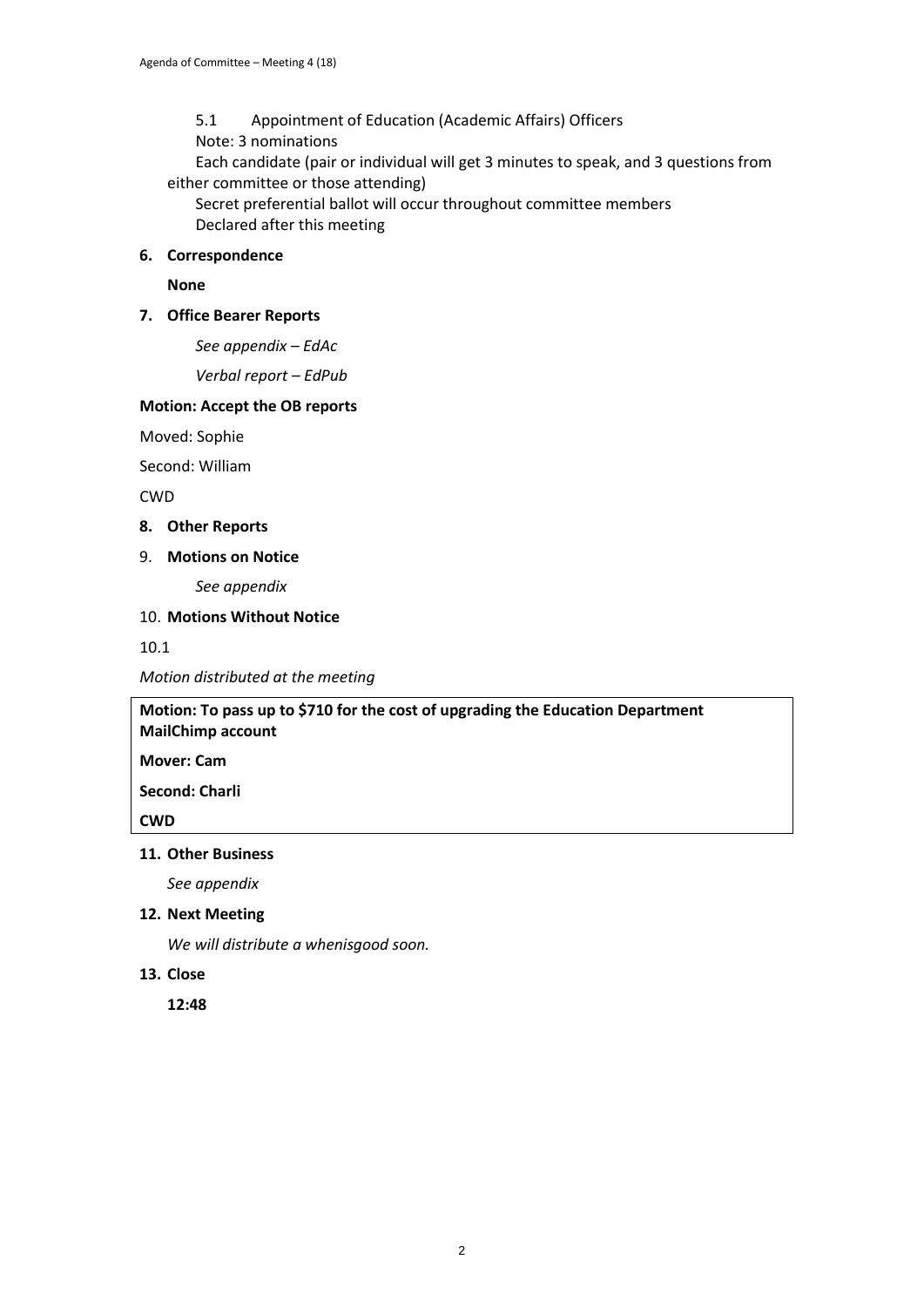## **Appendix**

## **Motions on Notice**

## **9.1 Law School Orientation and Summerfest Events and Activities Reimbursement**

## **Context:**

The Education Office-bearers and volunteers incurred some out of pocket expenses in the running of UMSU Education events and activities during Orientation and Summerfest Season: lollies were served during the Law School Orientation Day (7 Feb); iced tea was served in drink dispensers and cups in the heat of Southbank (19 Feb) and Parkville (26 Feb) Carnival Days; drinks and bevs were served for the event Ed Pub in the Pub on Friday (1 Mar). As much as we love the union, we are still uni students who don't have loads of money and would really like to be reimbursed for our out-of-pocket expenses, itemised below:

| Date<br>Incurred | <b>Item</b>                 | Quantity            | For Event                                      | Cost  | By        |
|------------------|-----------------------------|---------------------|------------------------------------------------|-------|-----------|
| 15/02            | Drink cups                  | 125                 | Southbank Carnival<br>Day                      | 10.00 | Dom       |
| 01/03            | Carlton<br>Draught          | 4 Jugs              | Ed Pub in the Pub                              | 83.00 | Charli    |
| 25/02            | Iced tea                    | 20 Bottles          | Parkville Carnival<br>Day                      | 30.84 | Charli    |
| 24/02            | Paint and<br>brushes        | 3 Bottles           | On-track Tram for<br>Parkville Carnival<br>Day | 37.48 | Cam       |
| 07/02            | Lollies                     | 7 bags              | Melbourne Law<br><b>School Orientation</b>     | 29.11 | Cam       |
| 19/02            | Ice bags<br>and iced<br>tea | 8 Bottles<br>2 Bags | Southbank Carnival<br>Day                      | 36.20 | Cam       |
| 19/02            | <b>Drink</b><br>Dispenser   | $\mathbf{1}$        | Southbank/Parkville<br><b>Carnival Days</b>    | 17.50 | Elizabeth |

## **Motion:**

9.1.1 That an amount of \$102.79 be passed from the Campaigns and Special Projects Budget Line, to reimburse Education Office-bearer Cam for his out of pocket expense.

9.1.2 That an amount of \$17.50 be passed from the Campaigns and Special Projects Budget Line, to reimburse Education Office-bearer Elizabeth for her out of pocket expense.

9.1.3 That an amount of \$113.84 be passed from the Campaigns and Special Projects Budget Line, to reimburse Education Office-bearer Charli for her out of pocket expense.

9.1.4 That an amount of \$10 be passed from the Campaigns and Special Projects Budget Line, to reimburse Education volunteer Dom for his out of pocket expense for his out of pocket expense.

> **Moved: Mindy Seconded: Sophie**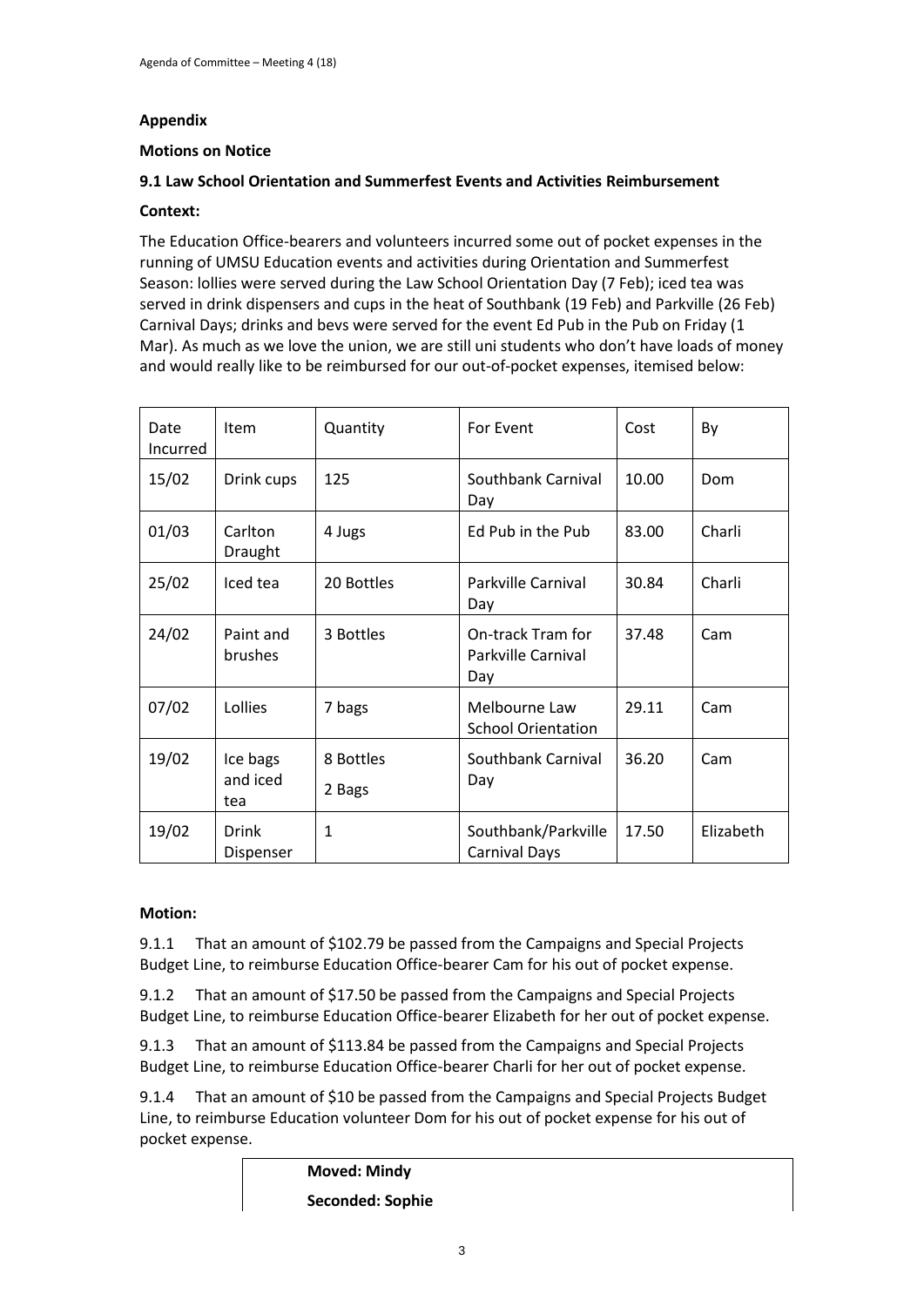#### **CWD**

#### **9.2 Education Activist 101 Camp: Surge**

#### **Context:**

We made a promise last year that we would run an activist 101 camp – called Camp Surge. We looked at 4 different camps, got 2 different quotes and decided on this camp. Campaspe Downs is really nice little campsite near Kyneton.

We're planning on getting a maximum of 50 people along and a minimum of 30 (the idea being we'll be able to have more fulfilling trainings with a smaller group).

There will be a monetary requirement to the tickets (I'm thinking \$50, just to solidify some commitment – there will be scholarships in the form of full payment to students requesting).

I've attached an invoice from Campaspe Downs of \$4257.00 and I'm asking to pass the whole \$5000 now, as to allow for more than the 30 people we've budgeted for to come and be paid for.

Activities running will include organising training, values-based trainings (ie climate change 101, the refugee crisis and what public housing looks like in Australia). I'll circulate the itinerary before the camp through facebook and anyone that wants to run something or have something run please feel free to contact me!

#### **Motion:**

To pass up to \$5000 for the accommodation/catering/activities/transport of Campaspe Downs for Camp Surge.

| <b>Moved: Charli</b> |
|----------------------|
| Seconded: Cam        |
| <b>CWD</b>           |
|                      |

#### **9.3 Food for Education Collectives**

#### **Context:**

As per the budget, we've budgeted for food to be provided at collectives over the semester. I've asked the Food Coop (on level 1) if they'd have enough food/be willing to cater our collectives and they said they'd be keen, but probably overwhelmed with new volunteers etc in the first week. I (Charli) am running 2 different collectives directly after this meeting, Syndicate at 1pm and Take Back Our Coop at 2pm – both in Graham Cornish A.

In order to pay for food for the month of March, I'm asking to pass \$400 for the next 4 weeks.

#### **Motion:**

To pass up to \$400 to be used on food and drink for Syndicate and Take Back Our Coop Collectives.

| Moved: Charli |
|---------------|
| Seconded: Cam |
| <b>CWD</b>    |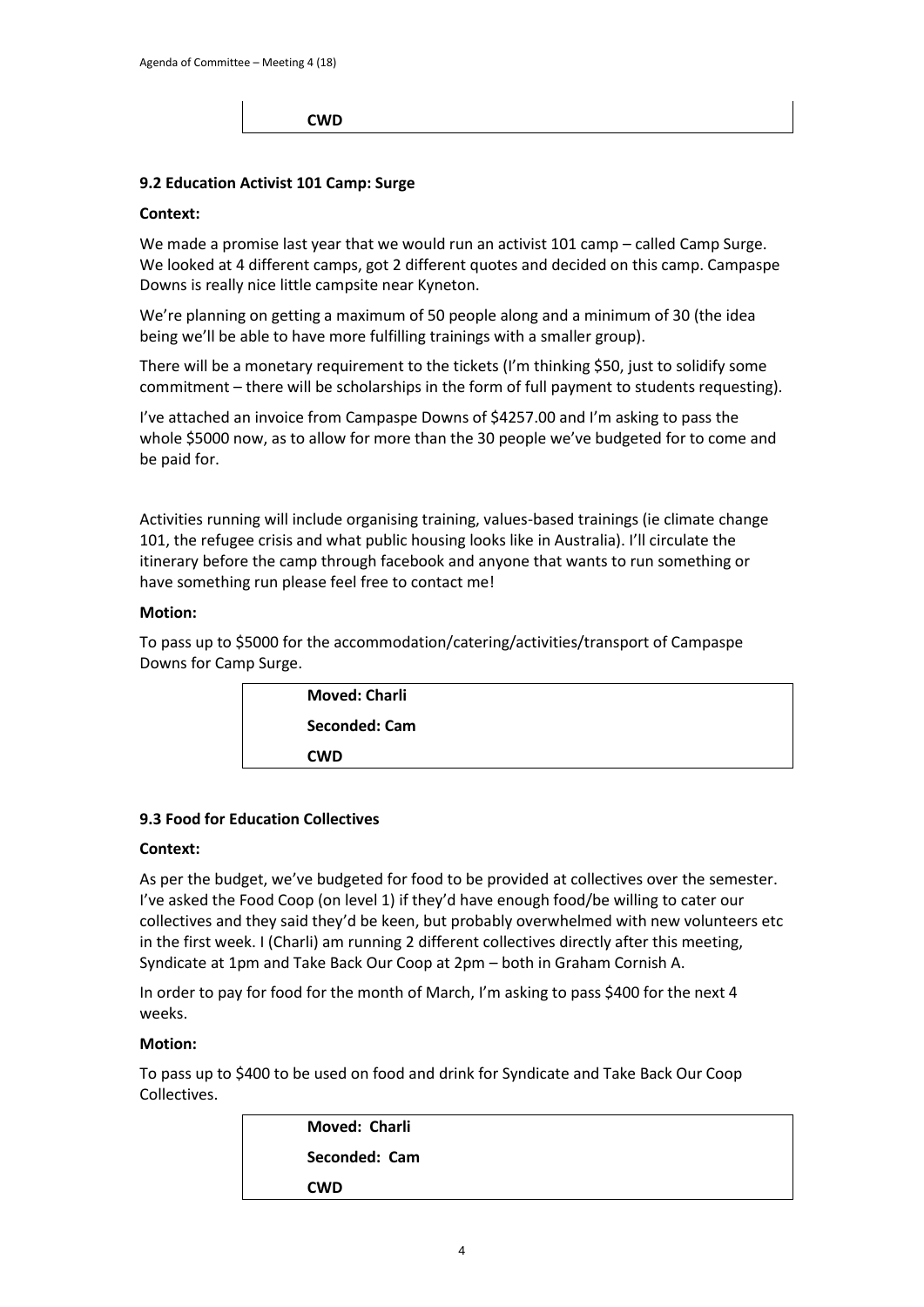## **9.4 On Track Collective & Law Students Working Group Pizzas**

Cam will be running the On Track collective (the fight for free public transport – please come!) and the Law Student Working Group. The aim is to make each meeting a social and welcoming environment, to keep people coming back and build a community of activists.

There will be two collective meetings per week for the next two weeks – this comes to 4 meetings. The plan is to use \$60 for pizza (\$15 x 4 pizzas) for each meeting.

This is \$60 per meeting, for 4 meetings: \$240.

We are hoping that this will be enough for the 15 people we aim to get at each collective meeting.

Motion: To pass \$240 for pizza for On Track and Law School Working Group collective meetings.

| <b>Moved: Cam</b> |  |
|-------------------|--|
| Seconded: Charli  |  |
| <b>CWD</b>        |  |

#### **Other Business**

#### **11.1 Data Entry**

The engagement we saw at Summerfest was fantastic! Which means we have a seemingly fantastical amount of data to enter into our mailing lists! We'll be setting some time aside for data entry and would greatly appreciate it if you could bring a device and lend us a hand.

#### **11.2 Attendance now counts towards membership**

Now that we're in the semester, your attendance will count towards your membership on this committee. We'll do all that we can to ensure that the meetings aren't regularly scheduled outside your availabilities. To do this though, we need you to do your best to communicate with us and respond to our surveys and messages asap.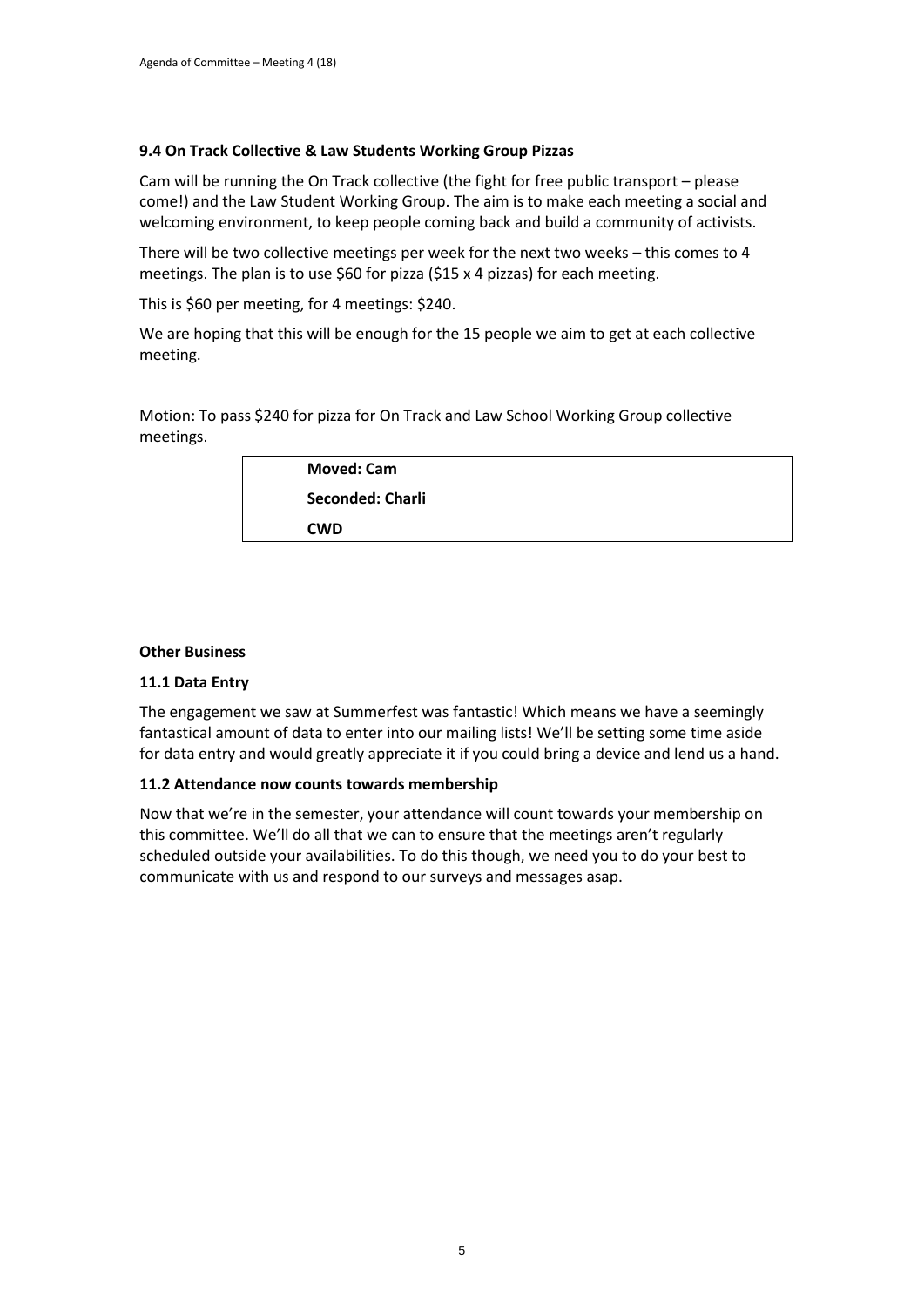## **OB Reports**

## **University of Melbourne Student Union Education Academic (Affairs) Report Elizabeth Tembo & Dominic Ilagan Education Committee 4(19) 05/03/2019**

## **Key Activities**

## **Carnival Days**

Went quite smoothly! A lot of the people I spoke to were first years and therefore less interested in campaigns like High-Stake Assessments. Regardless it was a good opportunity to introduce the department to students and it's safe to say we received hundreds of signups to our mailing list. Green Investment and 24Hr Study Spaces were well liked.

## **Meeting with Andrew Melatos, co-chair of APC**

This was a productive meeting where I gained some insight and advice on the campaigns I am running. Though not all of these campaigns are relevant to APC, it can be difficult to know whom I should be speaking with. Since the documents from APC pass through Academic Board (AB), while I pursue the leads I have, I've been given permission to raise these issues here for the committee to note, so they may be flagged in AB.

## **High-Stake Assessments**

The two arms of this campaign – Music performance and Commerce hurdles – will be separated. While final assessments with weightings of 100% are not uncommon in graduate courses, they are quite in undergrad especially for level one subjects. The focus of Academic Programs Committee (APC) is to ensure quality of education and uniformity (where possible) across the uni – seeing as music performance is an outlier, there is a greater chance that changes to the assessment structure will pass. Conversely, hurdles of 50% on final exams are not uncommon across this university and others. Due to the precedence of this assessment style, the commerce arm is a different from the music arm. It will be harder to counter this – but not necessarily impossible.

Some steps I've taken on this front has been to investigate assessment structures at other institutions. I've gotten in touch with Gary McPherson, the director of Music, and Elliott Gyger, the associate director, and we will soon meet to discuss highstakes in music.

I've also reached out to Maddy McMaster, the new Academic Registrar to request the SES results for commerce and music students and to arrange a meeting to discuss them. Unfortunately, I'm yet to hear from her.

## **Green Scholarships**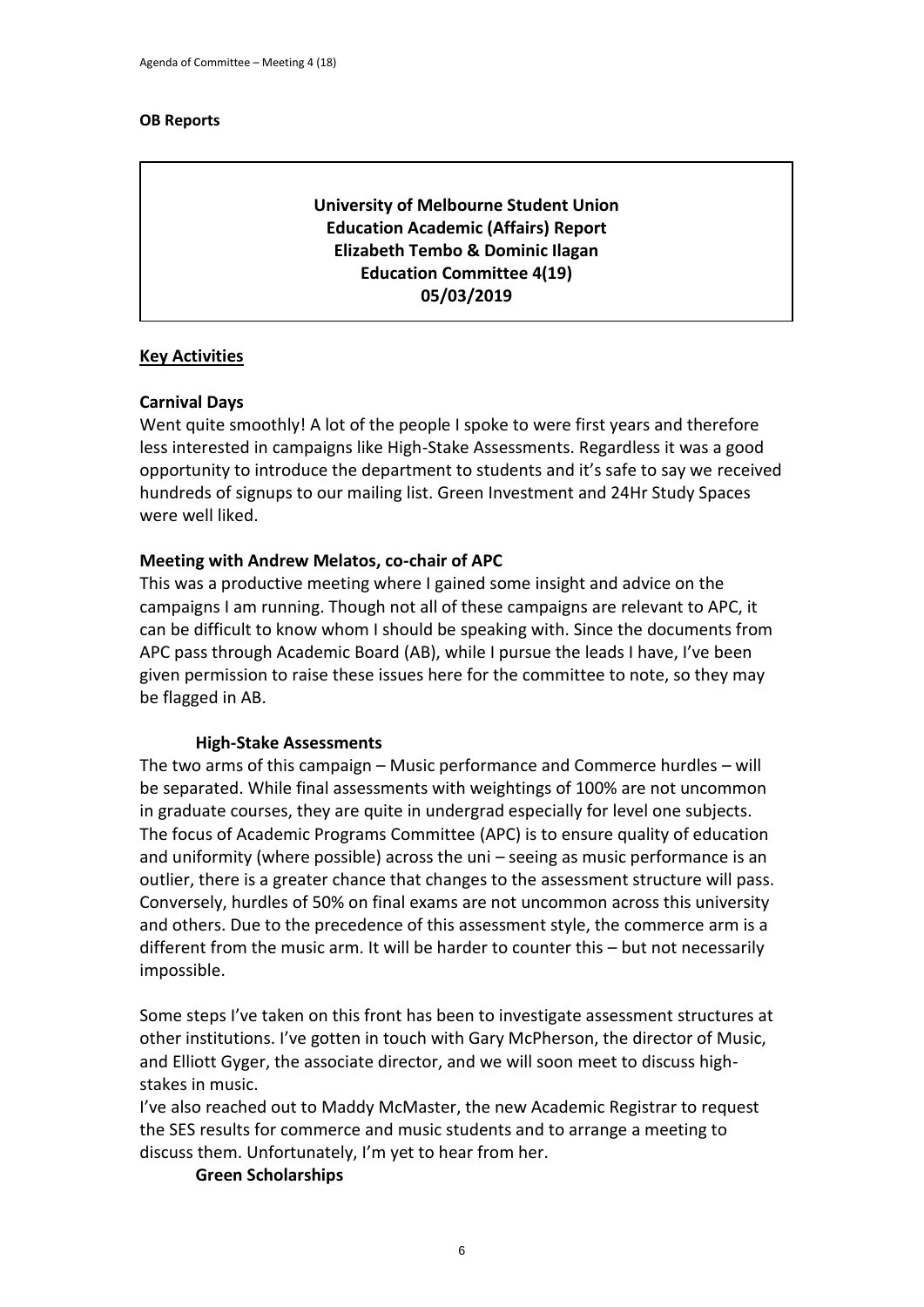Renewables is still a growing and relatively young industry meaning that few companies will likely have the funds to invest in our University. Three of the five companies I've looked into offer internship programs, while I'll still look into advocating for these scholarships, I've broadened the scope of my proposal to include requesting the uni form an industry partnership with such companies that may include internship programs.

## **English Language Entry Requirements**

The research I've done includes

- Investigating how English skills may change throughout university and
- whether the changes are positive and significant
- The cut-offs recommended by experts

However, I realise the uni may very well have data that will allow me to compare the language scores of previous students with their academic performance. Rather than submitting a proposal to SPC, I'll be submitting a preliminary proposal to APC and SPC to request access to this data.

## **24Hr Study Spaces**

Ugh, no progress. I've been palmed off from one academic to another, have sent a follow up email and still have yet to receive correspondence. I understand that this period is quite a busy one for a lot of staff, so I'll wait until Wednesday before visiting the offices in person.

In the meantime, I've been asking around postgraduates who are doing coursework and research – they've taken to the idea which is great!

## **Student reps on Southbank Committees**

While I've gotten in touch with someone concerning this, I'm yet to receive confirmation of which boards are still running. Kudos to the previous ed ac OBs, it's now uni policy that every course should have its own course standing committee. This does, however mean there are now about five committees without student reps that either are formed, being formed or idk. I've sent a follow up email to my contact concerning this.

## **Progress on assigned actions from last report**

## **Last Action Point 1**

TALQAC is yet to meet. Regardless, I'll hold off submitting proposals until I've met with the deans of Music and Commerce since some progress has been made there.

## **Last Action Point 2**

OhmygoodnessPraiseGod I've finally found and appointed a suitable student rep for biomed csc!

## **Last Action Point 3**

See key activities. I'm yet to meet with Karen Kealy concerning 24Hr study spaces.

## **Action Points to be completed by next report**

## **Action Point 1**